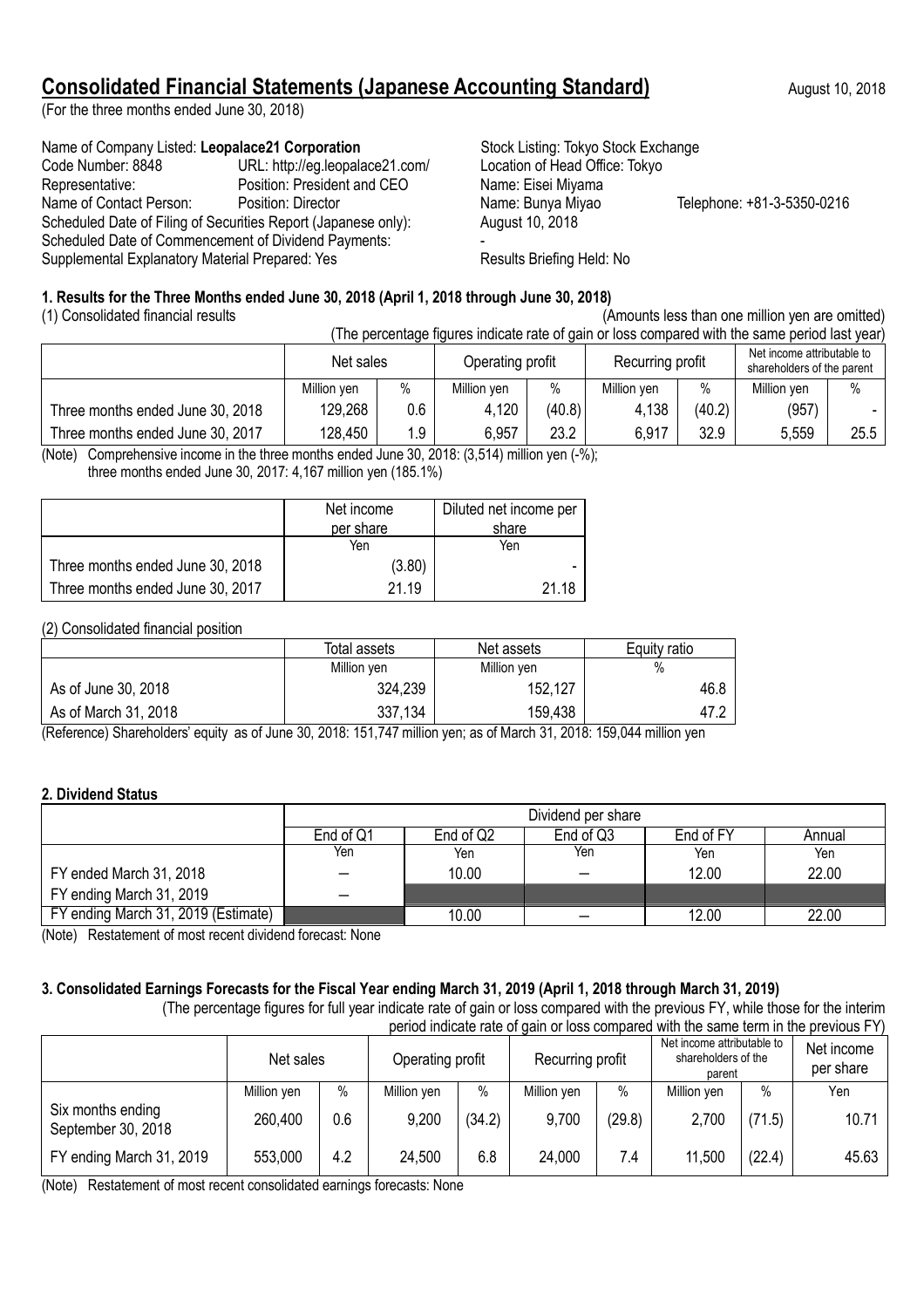### **4. Other**

- (1) Changes in major subsidiaries during the subject period (change in specific subsidiaries resulting in a change in the scope of consolidation): None
- (2) Use of accounting procedures specific to the preparation of quarterly financial statements: Yes (Note) Refer to pg. 10 "Application of accounting methods specific to the preparation of quarterly consolidated financial statements" for details.
- (3) Changes in accounting principles, procedures or reporting methods used in preparation of financial statements
	- (i) Changes in accounting policies accompanying revision of accounting standards, etc.: None
		- (ii) Changes in accounting policies other than (i) above: None
		- (iii) Changes in accounting estimates: None
		- (iv) Restatements: None
- (4) Total number of outstanding shares (common stock)
	- (i) Total number of outstanding shares at term end (including treasury stock)
	- As of June 30, 2018: 252,682,515 shares, As of March 31, 2018: 252,682,515 shares (ii) Total treasury stock at term end
	- As of June 30, 2018: 1,761,610 shares, As of March 31, 2018: 567,420 shares
	- (iii) Average number of outstanding shares during the period As of June 30, 2018: 252,008,897 shares, As of June 30, 2017: 262,423,268 shares

\*Indication regarding the status of auditing:

These financial statements are not subject to auditing under the Financial Instruments and Exchange Act.

\*Explanation on the proper use of the business forecasts, and other special notices:

(Note on the business forecasts and other forward-looking statements)

The business forecasts and other forward-looking statements contained in this report are based on information currently available to the Company and on certain assumptions that Leopalace21 has judged to be reasonable. Readers should be aware that a variety of factors might cause actual results to differ significantly from these forecasts.

For assumptions of business forecasts and notes on the proper use of these forecasts, please refer to pg. 5 "1. Business Results (3) Explanation of consolidated earnings forecasts and other future predictions."

(Method for the acquisition of supplemental explanatory material)

Supplemental Explanatory Material on quarterly financial statements is scheduled to be posted on the Company's web site on August 10, 2018.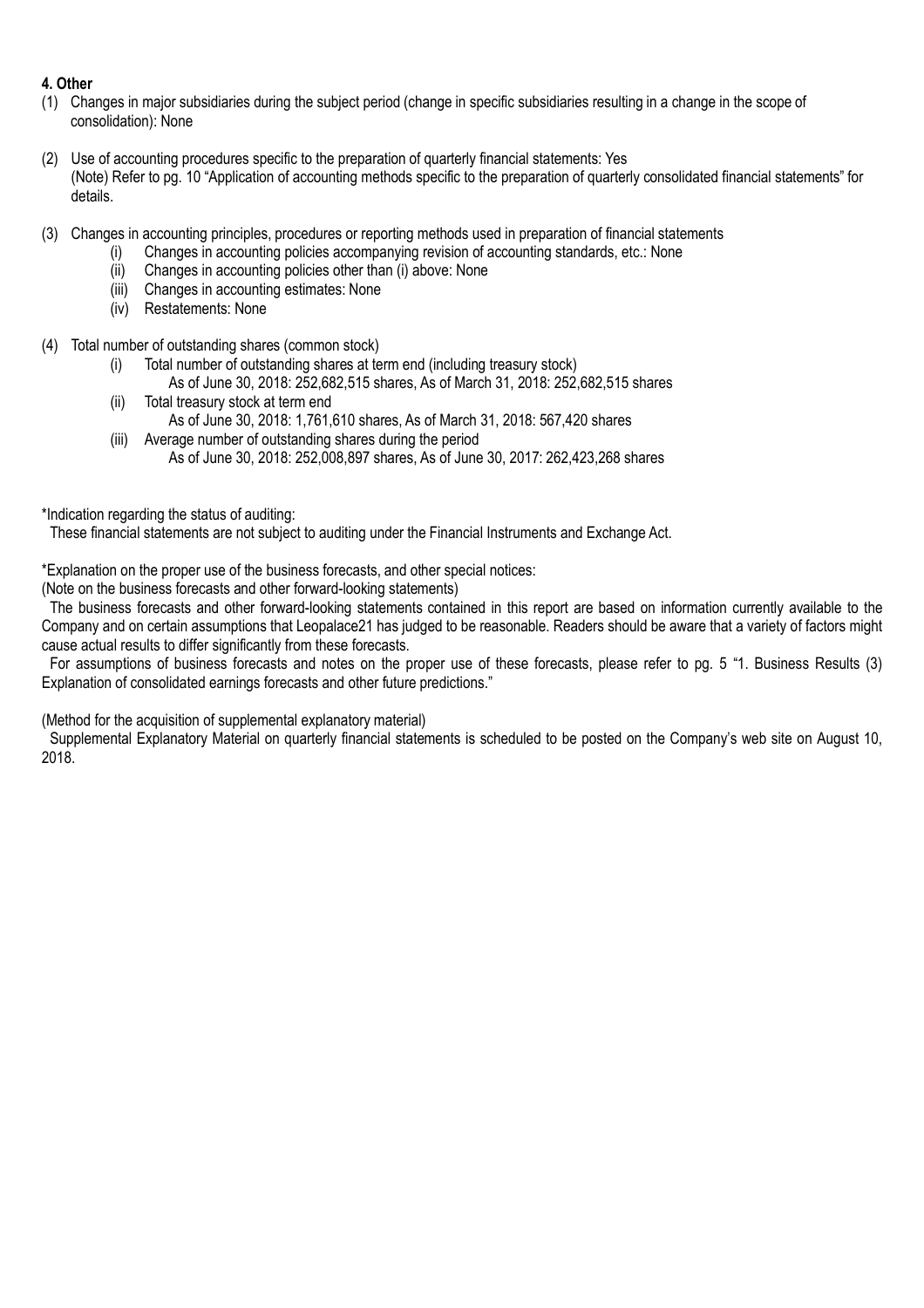# **Table of Contents**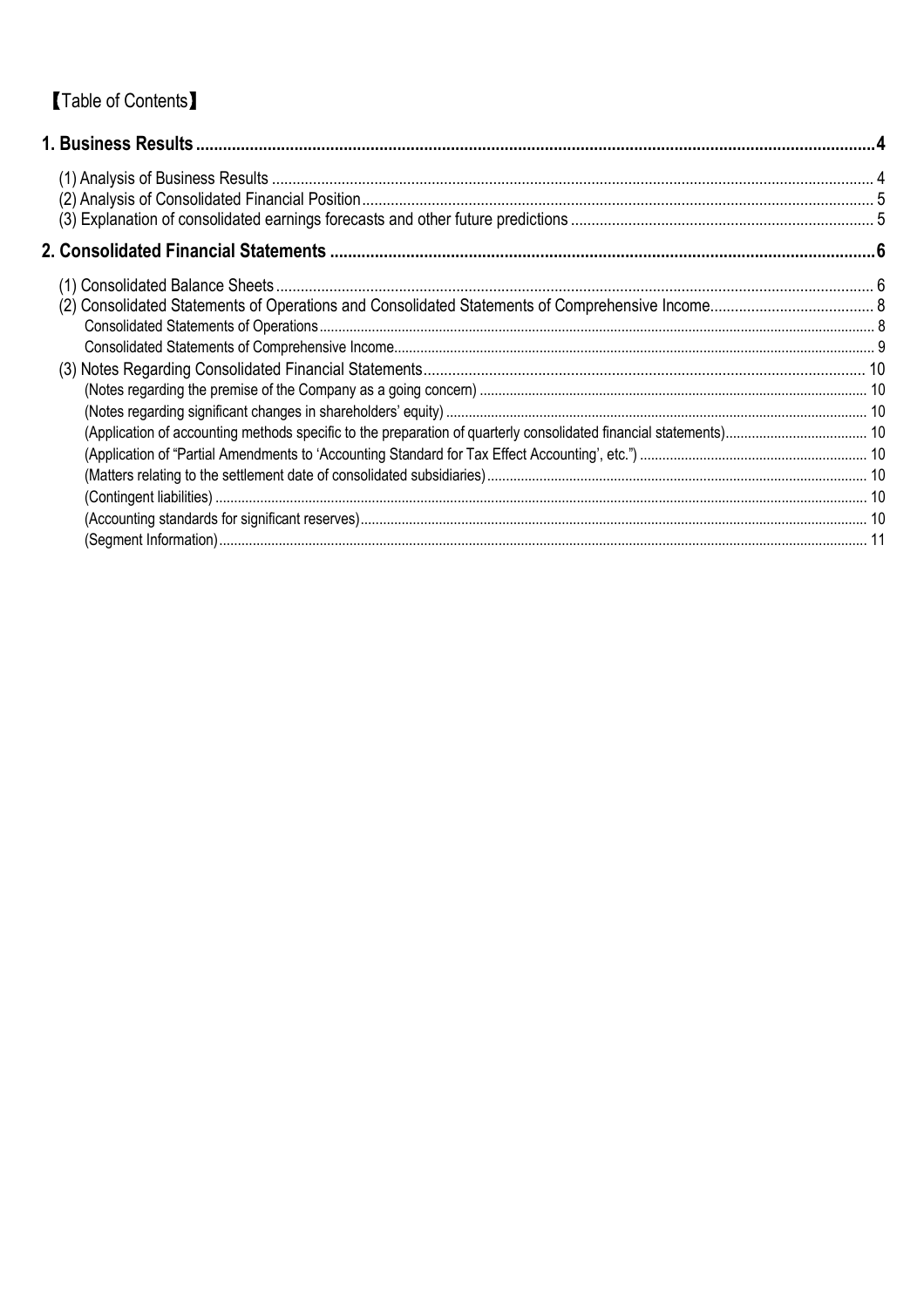## **1. Business Results (1) Analysis of Business Results**

|                                  |           |                  |                  | ן וישע וועווווען (                                             |
|----------------------------------|-----------|------------------|------------------|----------------------------------------------------------------|
|                                  | Net sales | Operating profit | Recurring profit | Net income<br>attributable to<br>shareholders of the<br>parent |
| Three months ended June 30, 2018 | 129,268   | 4,120            | 4,138            | (957)                                                          |
| Three months ended June 30, 2017 | 128,450   | 6,957            | 6.917            | 5,559                                                          |
| <b>Difference</b>                | 818       | (2, 837)         | (2,778)          | (6, 517)                                                       |

 $(Millian$   $van$ 

 $(M)$ llion  $(on)$ 

During the subject quarter, the domestic economy showed gradual progression supported by improvements in corporate earnings, employment, and corporate earnings.

New housing starts of leased units decreased year-on-year for 13 consecutive months, due to the saturation in demand for inheritance tax reduction strategies as well as the environmental change in apartment loans. As the number of vacant houses continues to increase and recovery in nationwide demand becomes difficult, achieving stable occupancy rates requires constructing apartments in areas with high demand, in addition to providing high-quality products and services that meet tenants' needs.

Under these conditions, Leopalace21 (the "Company") aims to achieve targets of its Medium-term Management Plan "Creative Evolution 2020" by creating corporate value and new social value under the basic policy of "supporting continuous growth of core businesses in ways that further increase corporate value while constructing a base for growth areas".

Also, we sincerely apologize for the distress and trouble caused by the construction deficiencies resulting from inadequacies in our management system. We will work together as a company in conducting investigations and repair works, taking effort to restore trust as soon as possible, as well as continue further investigations to determine the cause of the deficiencies and organize a structure to prevent recurrence and strive for thorough quality control.

As a result, consolidated net sales for the subject first quarter came to 129,268 million yen (up 0.6% year-on-year). Operating profit was 4,120 million yen (down 40.8% year-on-year) and recurring profit was 4,138 million yen (down 40.2% year-on-year). An extraordinary loss of 5 billion yen was recorded as a reserve for losses related to parting wall deficiencies confirmed in certain apartments constructed by the Company, resulting in net loss attributable to shareholders of the parent of 957 million yen (compared to a net income of 5,559 million yen in the same period of the previous year).

|                                 |                                        |                                        |                   |                                        |                                        | ווישע וועווווען)  |  |
|---------------------------------|----------------------------------------|----------------------------------------|-------------------|----------------------------------------|----------------------------------------|-------------------|--|
|                                 |                                        | Net sales                              |                   | Operating profit                       |                                        |                   |  |
|                                 | Three months<br>ended<br>June 30, 2017 | Three months<br>ended<br>June 30, 2018 | <b>Difference</b> | Three months<br>ended<br>June 30, 2017 | Three months<br>ended<br>June 30, 2018 | <b>Difference</b> |  |
| Leasing Business                | 109,145                                | 111,847                                | 2,701             | 8,206                                  | 7,214                                  | (992)             |  |
| <b>Development Business</b>     | 14,476                                 | 12,450                                 | (2,025)           | 84                                     | (891)                                  | (976)             |  |
| <b>Elderly Care Business</b>    | 3,084                                  | 3,360                                  | 276               | (471)                                  | (366)                                  | 104               |  |
| Hotels, Resort & Other Business | 1,745                                  | 1,611                                  | (134)             | 197                                    | (612)                                  | (810)             |  |
| Adjustments                     |                                        |                                        |                   | (1,058)                                | (1,222)                                | (163)             |  |
| Total                           | 128,450                                | 129,268                                | 818               | 6,957                                  | 4,120                                  | (2, 837)          |  |

(Actual figures by segment)

(i) Leasing Business

In the Leasing Business, the Company provides added-value services such as "my DIY" which enable tenants to decorate their rooms, promotes smart apartments which enable remote control of electrical appliances and check whether doors are locked, as well as security system installations in alliance with large security companies. Also, in order to achieve stable occupancy rates, the Company is strengthening sales against corporate customers and increasing support for foreign tenants. In the ASEAN region, the Company develops and manages serviced apartments and offices.

The occupancy rate at the end of the subject quarter was 92.10% (up 1.55 points from the end of the same period of the previous year) and the average occupancy rate for the period was 92.56% (up 2.11 points year-on-year). The number of units under management at the end of the subject first quarter was 571,000 (increasing 1,000 from the end of the previous fiscal year).

As a result, net sales amounted to 111,847 million yen (up 2.5% year-on-year) and operating profit was 7,214 million yen (down 12.1% year-on-year).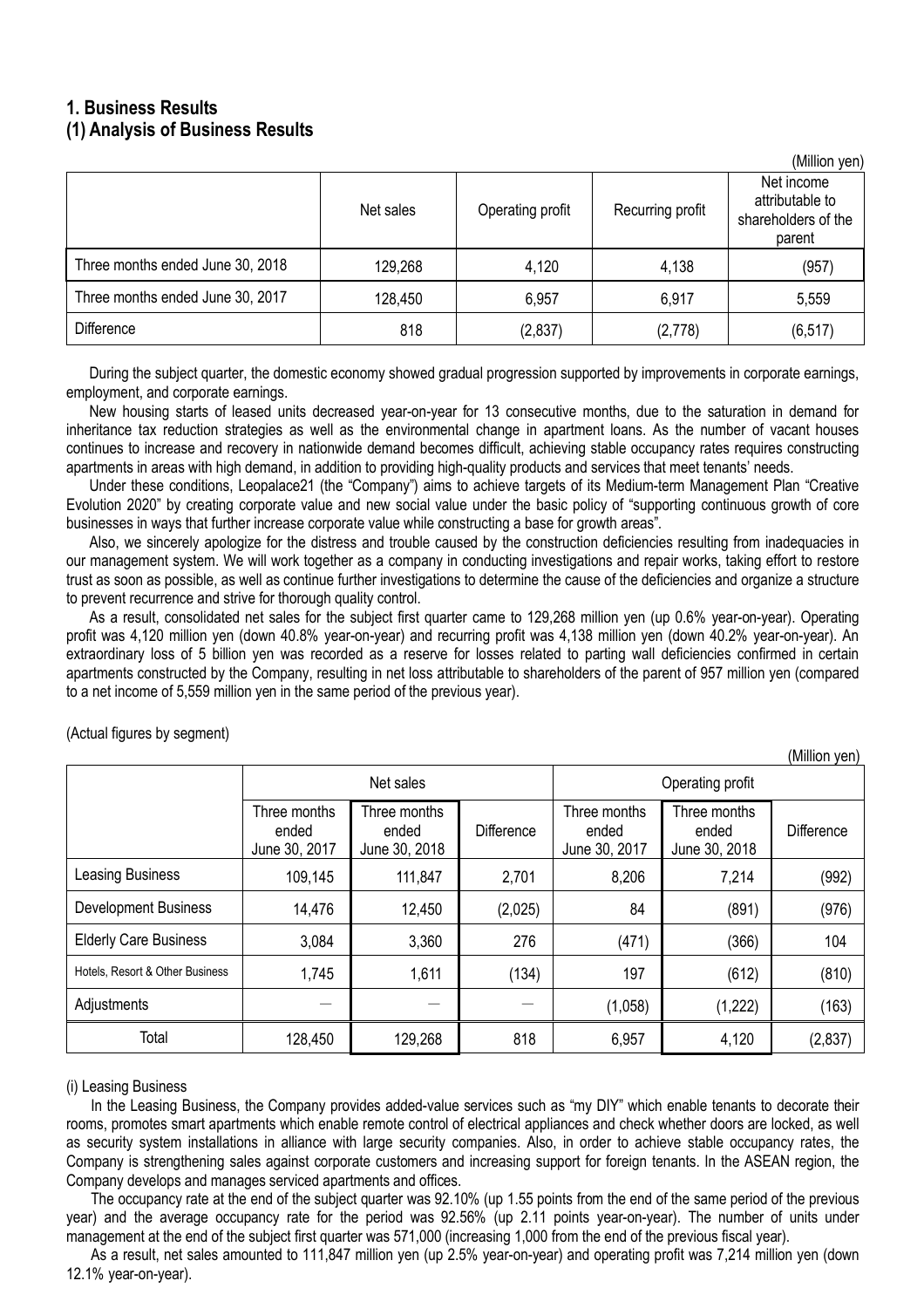#### (ii) Development Business

In the Development Business, the Company focused on supplying apartments in the three metropolitan areas where solid leasing demand is anticipated supported by an increase in population, as well as providing high quality and forefront strategic products. In addition, the Company implemented a new brand attempting to strengthen product competitiveness, expanded construction variations based on "ideal land use", and has begun reconsidering suppliers and product prices to improve profitability.

Also, subsidiary Life Living Co., Ltd. operates the development business of condominiums and apartments and subsidiary Morizou Co., Ltd., provides luxury custom-built homes made with Kiso-hinoki.

As a result of orders becoming sluggish due to intensified competition in the metropolitan areas and impact from media reports related to apartment loans, orders received during the subject quarter amounted to 16,397 million yen (down 14.7% year-on-year) and orders received outstanding stood at 65,641 million yen (down 5.9% from the end of the same period of the previous year).

As a result, net sales came to 12,450 million yen (down 14.0% year-on-year) and operating loss was 891 million yen (compared to an operating profit of 84 million yen in the same period of the previous year).

#### (iii) Elderly Care Business

As a strategic growth business, the profitability of the Elderly Care Business improved due to increases in the occupancy rate of existing facilities, and is steadily transitioning to becoming black in the final year of the medium-term management plan.

Net sales were 3,360 million yen (up 9.0% year-on-year), and operating loss was 366 million yen (improvement of 104 million yen year-on-year).

#### (iv) Hotels, Resort & Other Business

Net sales of the resort facilities in Guam, hotels in Japan, and other businesses including the finance business were 1,611 million yen (down 7.7% year-on-year) and operating loss was 612 million yen (compared to an operating profit of 197 million yen in the same period of the previous year).

|                      | Assets    | Liabilities | Net assets |
|----------------------|-----------|-------------|------------|
| As of June 30, 2018  | 324,239   | 172,112     | 152,127    |
| As of March 31, 2018 | 337,134   | 177,696     | 159,438    |
| <b>Difference</b>    | (12, 895) | (5, 584)    | (7, 311)   |

(Million yen)

### **(2) Analysis of Consolidated Financial Position**

Total assets at the end of the subject quarter decreased 12,895 million yen from the end of the previous fiscal year to 324,239 million yen. This was mainly attributable to a decrease of 13,543 million yen in cash and cash equivalents due to payments of trade payables and dividends, 1,088 million yen in trade receivables, and 1,015 million yen in leased assets (net), despite an increase of 1,184 million yen in real estate for sale in progress and 1,828 million yen in other current assets.

Total liabilities decreased 5,584 million yen from the end of the previous fiscal year to 172,112 million yen. This was mainly attributable to a decrease of 3,025 million yen in accounts payable for completed projects, 4,224 million yen in accounts payable -other, and 3,699 million yen in short and long-term advances received, despite a recording of 5,000 million yen in reserve for losses related to repair works.

Net assets decreased 7,311 million yen from the end of the previous fiscal year to 152,127 million yen. This was mainly attributable to a decrease of 3,982 million yen in retained earnings due to a recording of 957 million yen in net loss attributable to shareholders of the parent and dividend payments of 3,025 million yen, along with a decrease of 2,854 million yen in foreign currency translation adjustments and share buybacks of 783 million yen. The ratio of shareholders' equity to assets dropped 0.4 points from the end of the previous fiscal year to 46.8%.

### **(3) Explanation of consolidated earnings forecasts and other future predictions**

Concerning consolidated earnings forecasts, there has been no change to the first half and fiscal year figures from those announced on August 3, 2018, titled "Notice Concerning Recording of Extraordinary Loss and Revision of Earnings Forecasts."

Earnings forecasts are judged by the Company based on information currently available to the Company as of the publication of this statement, and actual results may differ from these forecasts due to a variety of factors.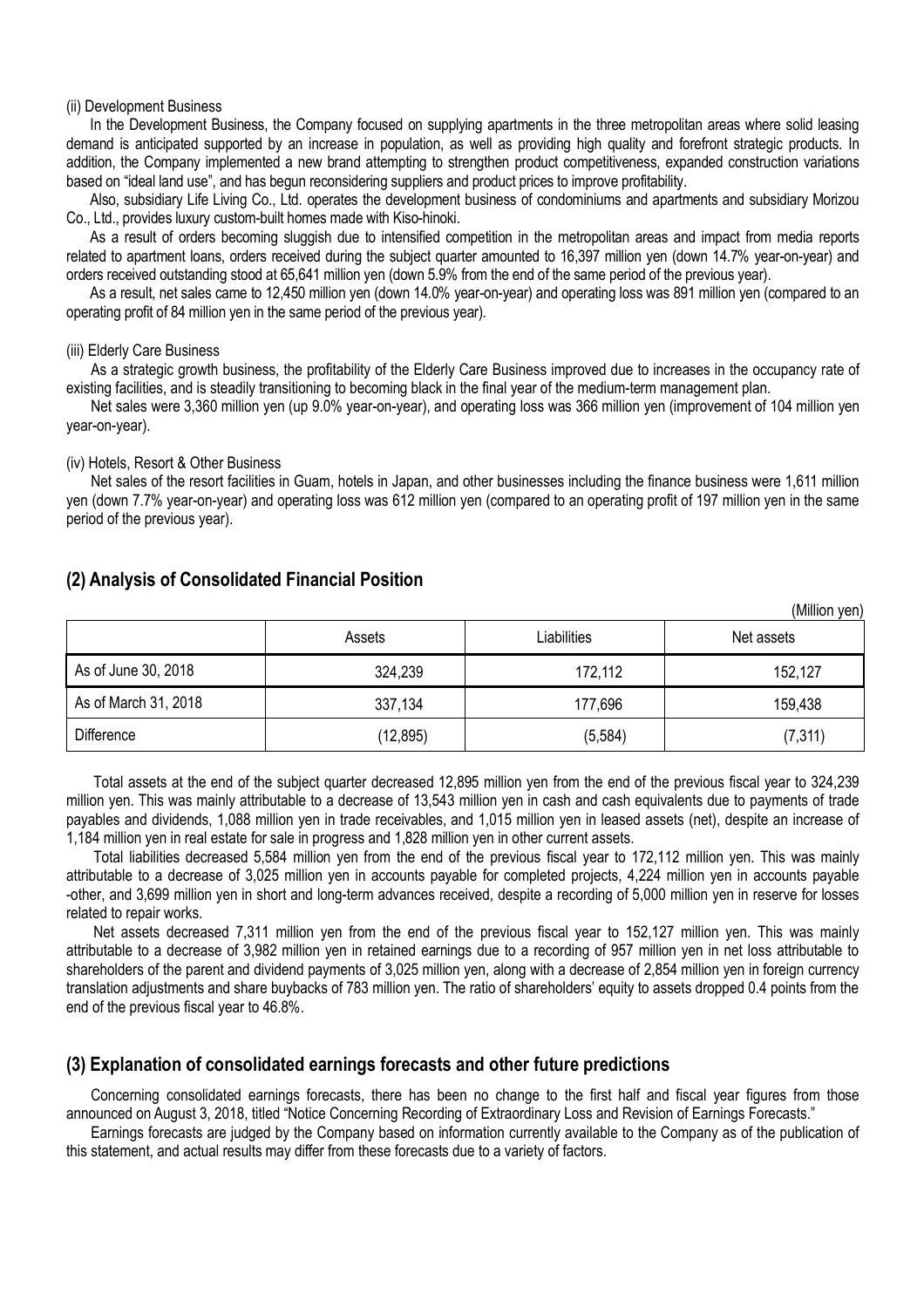## **2. Consolidated Financial Statements**

**(1) Consolidated Balance Sheets**

|                                            | (Million yen) |                |  |  |  |
|--------------------------------------------|---------------|----------------|--|--|--|
|                                            | June 30, 2018 | March 31, 2018 |  |  |  |
| <assets></assets>                          |               |                |  |  |  |
| <b>Current assets</b>                      |               |                |  |  |  |
| Cash and cash equivalents                  | 93,000        | 106,543        |  |  |  |
| Trade receivables                          | 6,537         | 7,626          |  |  |  |
| Accounts receivable for completed projects | 2,093         | 1,957          |  |  |  |
| Operating loans                            | 360           | 389            |  |  |  |
| Real estate for sale                       | 690           | 952            |  |  |  |
| Real estate for sale in progress           | 3,756         | 2,571          |  |  |  |
| Payment for construction in progress       | 689           | 458            |  |  |  |
| Prepaid expenses                           | 3,655         | 3,544          |  |  |  |
| <b>Others</b>                              | 8,096         | 6,268          |  |  |  |
| Allowance for doubtful accounts            | (162)         | (145)          |  |  |  |
| <b>Total current assets</b>                | 118,716       | 130,167        |  |  |  |
| <b>Non-current assets</b>                  |               |                |  |  |  |
| Property, plant, and equipment             |               |                |  |  |  |
| Buildings and structures (net)             | 41,820        | 42,705         |  |  |  |
| Machinery, equipment, and vehicles (net)   | 12,161        | 12,547         |  |  |  |
| Land                                       | 63,183        | 63,638         |  |  |  |
| Leased assets (net)                        | 15,012        | 16,028         |  |  |  |
| Construction in progress                   | 4,784         | 5,208          |  |  |  |
| Others (net)                               | 5,023         | 3,215          |  |  |  |
| Total property, plant, and equipment       | 141,986       | 143,344        |  |  |  |
| Intangible fixed assets                    |               |                |  |  |  |
| Goodwill                                   | 2,744         | 2,886          |  |  |  |
| <b>Others</b>                              | 7,829         | 8,102          |  |  |  |
| <b>Total intangible fixed assets</b>       | 10,574        | 10,988         |  |  |  |
| Investments and other assets               |               |                |  |  |  |
| Investment securities                      | 18,257        | 17,999         |  |  |  |
| Bad debts                                  | 1,292         | 1,264          |  |  |  |
| Long-term prepaid expenses                 | 3,722         | 3,831          |  |  |  |
| Deferred tax assets                        | 26,640        | 26,639         |  |  |  |
| <b>Others</b>                              | 4,787         | 4,483          |  |  |  |
| Allowance for doubtful accounts            | (2, 150)      | (2,023)        |  |  |  |
| <b>Total investments and other assets</b>  | 52,549        | 52,194         |  |  |  |
| <b>Total non-current assets</b>            | 205,110       | 206,527        |  |  |  |
| <b>Deferred assets</b>                     | 412           | 440            |  |  |  |
| <b>Total assets</b>                        | 324,239       | 337,134        |  |  |  |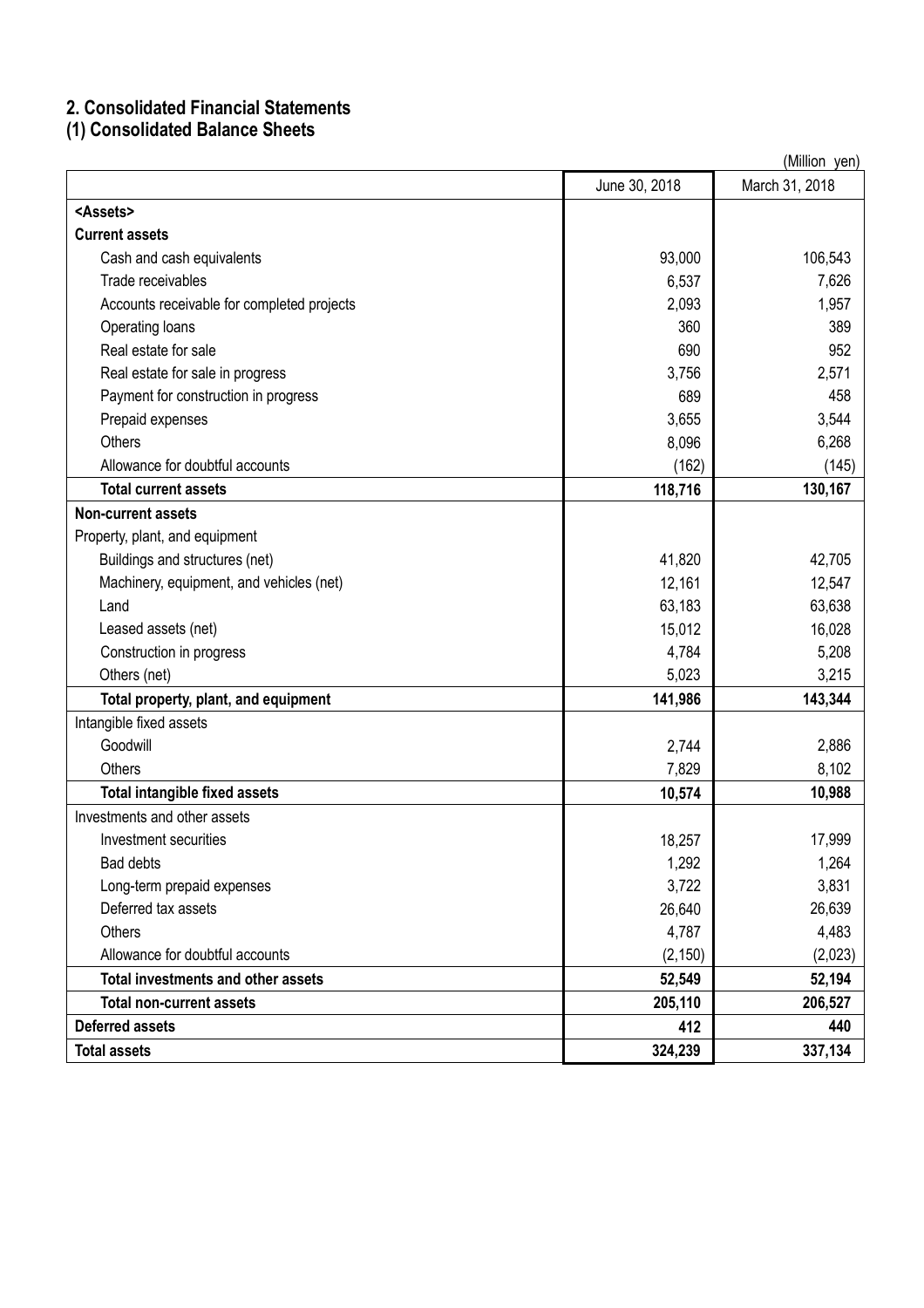|                                                        |               | (Million yen)  |
|--------------------------------------------------------|---------------|----------------|
|                                                        | June 30, 2018 | March 31, 2018 |
| <liabilities></liabilities>                            |               |                |
| <b>Current liabilities</b>                             |               |                |
| Electronically recorded obligations -operating         | 1,186         | 1,451          |
| Accounts payable                                       | 3,748         | 4,245          |
| Accounts payable for completed projects                | 4,807         | 7,832          |
| Short-term borrowings                                  | 4,325         | 2,964          |
| Bonds due within one year                              | 3,966         | 3,966          |
| Lease obligations                                      | 5,840         | 5,960          |
| Accounts payable -other                                | 18,113        | 22,337         |
| Accrued income taxes                                   | 548           | 942            |
| Advances received                                      | 37,196        | 39,964         |
| Customer advances for projects in progress             | 4,623         | 4,592          |
| Provision for bonuses                                  | 1,832         |                |
| Reserve for warranty obligations on completed projects | 348           | 389            |
| Reserve for fulfillment of guarantees                  | 1,141         | 1,158          |
| Reserve for loss related to repair works               | 5,000         |                |
| Others                                                 | 4,096         | 4,407          |
| <b>Total current liabilities</b>                       | 96,776        | 100,212        |
| <b>Non-current liabilities</b>                         |               |                |
| <b>Bonds</b>                                           | 11,619        | 12,069         |
| Long-term debt                                         | 16,705        | 16,643         |
| Lease obligations                                      | 11,491        | 12,226         |
| Long-term advances received                            | 14,922        | 15,853         |
| Lease/guarantee deposits received                      | 6,850         | 6,989          |
| Provision for Directors' bonuses                       | 12            | 10             |
| Reserve for apartment vacancy loss                     | 3,044         | 3,044          |
| Liability for retirement benefit                       | 7,465         | 7,338          |
| Others                                                 | 3,224         | 3,308          |
| <b>Total non-current liabilities</b>                   | 75,335        | 77,483         |
| <b>Total liabilities</b>                               | 172,112       | 177,696        |
| <net assets=""></net>                                  |               |                |
| Shareholders' equity                                   |               |                |
| Common stock                                           | 75,282        | 75,282         |
| Capital surplus                                        | 45,235        | 45,235         |
| Retained earnings                                      | 33,856        | 37,839         |
| Treasury stock                                         | (1, 214)      | (430)          |
| Total shareholders' equity                             | 153,160       | 157,926        |
| Accumulated other comprehensive income                 |               |                |
| Net unrealized gains on "other securities"             | 870           | 586            |
| Foreign currency translation adjustments               | (1,982)       | 872            |
| Remeasurements of defined benefit plans                | (300)         | (341)          |
| Total accumulated other comprehensive income           | (1, 412)      | 1,117          |
| Share subscription rights                              | 304           | 284            |
| <b>Non-controlling interests</b>                       | 74            | 109            |
| <b>Total net assets</b>                                | 152,127       | 159,438        |
| <b>Total liabilities and net assets</b>                | 324,239       | 337,134        |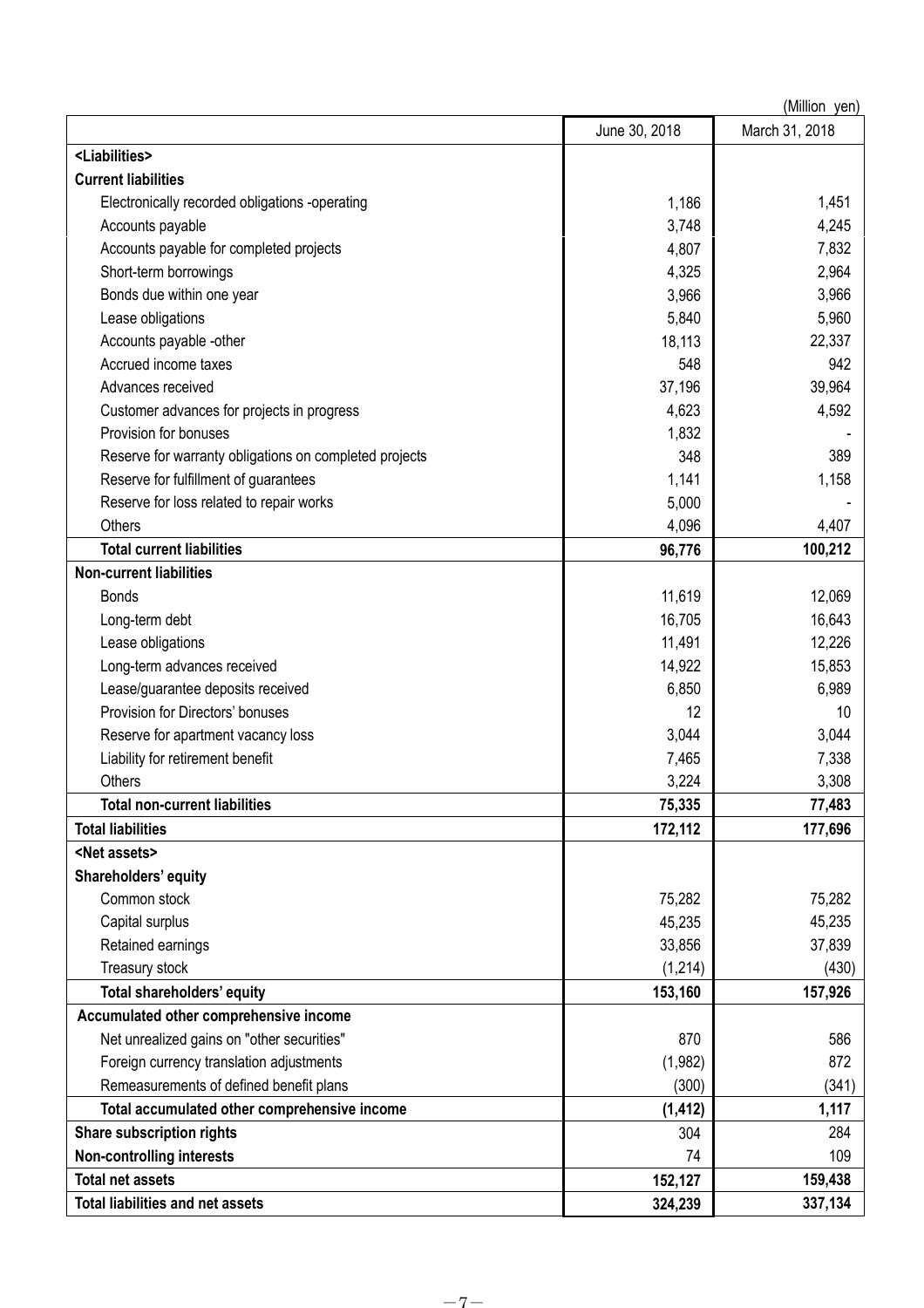# **(2) Consolidated Statements of Operations and Consolidated Statements of Comprehensive Income**

# **Consolidated Statements of Operations**

|                                                              |                       | (Million yen)         |
|--------------------------------------------------------------|-----------------------|-----------------------|
|                                                              | Three months ended    | Three months ended    |
|                                                              | June 30, 2018         | June 30, 2017         |
|                                                              | (Apr. 2018-Jun. 2018) | (Apr. 2017-Jun. 2017) |
| <b>Net sales</b>                                             | 129,268               | 128,450               |
| <b>Cost of sales</b>                                         | 105,408               | 103,615               |
| <b>Gross profit</b>                                          | 23,860                | 24,835                |
| Selling, general and administrative expense                  | 19,740                | 17,878                |
| <b>Operating profit</b>                                      | 4,120                 | 6,957                 |
| Non-operating income                                         |                       |                       |
| Interest income                                              | 31                    | 25                    |
| Dividend income                                              | 68                    | 70                    |
| Foreign exchange gains                                       | 101                   |                       |
| Valuation gains of investment securities                     | 82                    | 78                    |
| Other                                                        | 50                    | 51                    |
| <b>Total non-operating income</b>                            | 334                   | 226                   |
| <b>Non-operating expenses</b>                                |                       |                       |
| Interest expenses                                            | 196                   | 188                   |
| Foreign exchange losses                                      |                       | 7                     |
| Bond issuance fee                                            | 49                    | 54                    |
| Other                                                        | 71                    | 17                    |
| <b>Total non-operating expenses</b>                          | 316                   | 267                   |
| <b>Recurring profit</b>                                      | 4,138                 | 6,917                 |
| <b>Extraordinary income</b>                                  |                       |                       |
| Gain on sales of property, plant and equipment               | 2                     | 7                     |
| <b>Total extraordinary income</b>                            | $\overline{2}$        | 7                     |
| <b>Extraordinary losses</b>                                  |                       |                       |
| Loss on sale of property, plant and equipment                |                       | 0                     |
| Loss on retirement of property, plant and equipment          | 22                    | 7                     |
| Impairment loss                                              |                       | 7,417                 |
| Loss on cancellations                                        |                       | 69                    |
| Provision of reserve for loss related to repair works        | 5,000                 |                       |
| <b>Total extraordinary losses</b>                            | 5,022                 | 7,494                 |
| Income (loss) before taxes and other adjustments             | (881)                 | (570)                 |
| Income taxes                                                 | 101                   | (6, 130)              |
| Net income (loss)                                            | (983)                 | 5,559                 |
| Net income (loss) attributable to non-controlling interests  | (25)                  | 0                     |
| Net income (loss) attributable to shareholders of the parent | (957)                 | 5,559                 |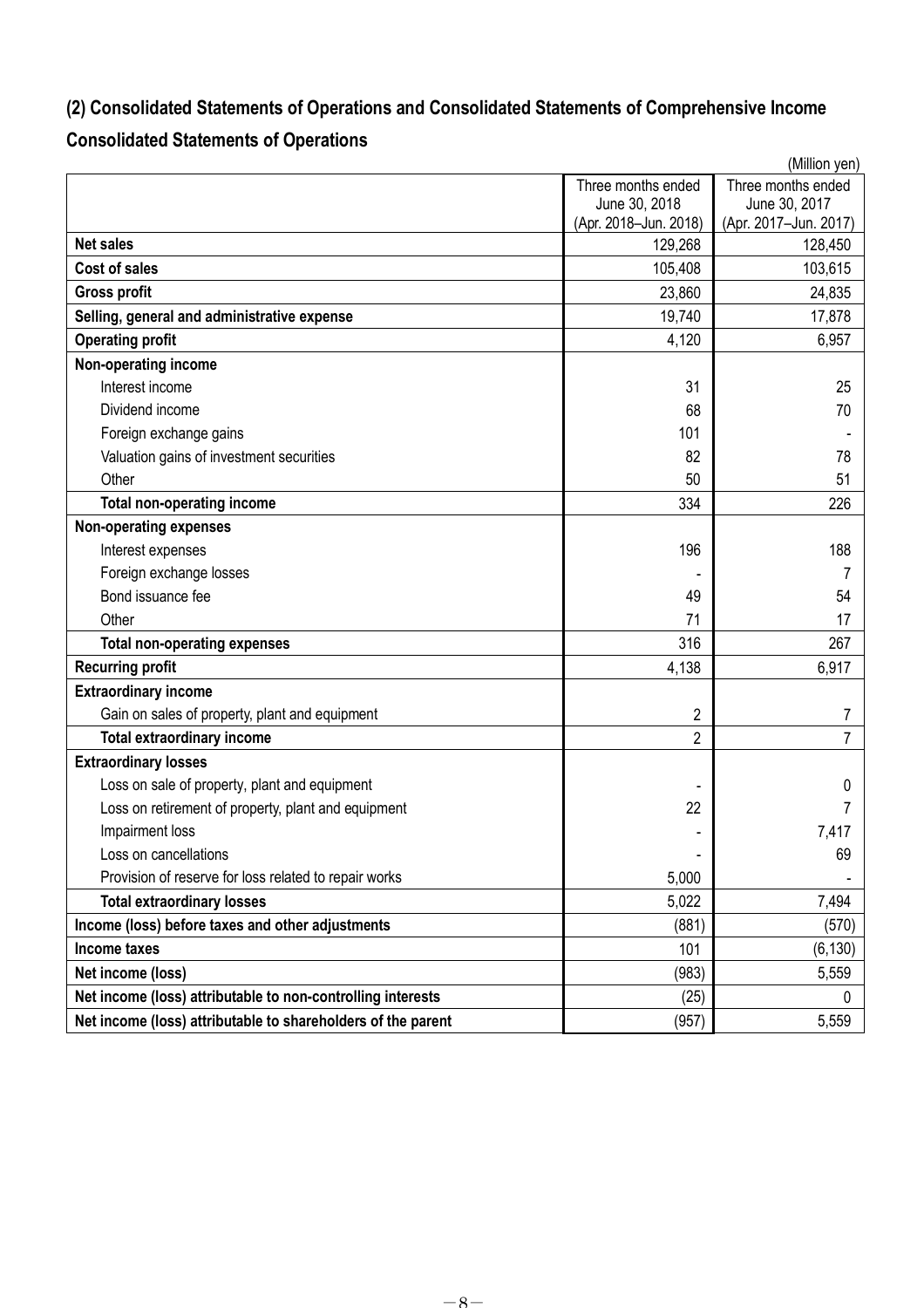# **Consolidated Statements of Comprehensive Income**

|                                                                     |                                                              | (Million yen)                                                |
|---------------------------------------------------------------------|--------------------------------------------------------------|--------------------------------------------------------------|
|                                                                     | Three months ended<br>June 30, 2018<br>(Apr. 2018-Jun. 2018) | Three months ended<br>June 30, 2017<br>(Apr. 2017-Jun. 2017) |
| Net income (loss)                                                   | (983)                                                        | 5,559                                                        |
| Other comprehensive income                                          |                                                              |                                                              |
| Net unrealized gains on "other securities"                          | 283                                                          | 40                                                           |
| Foreign currency translation adjustments                            | (2,851)                                                      | (1,684)                                                      |
| Remeasurements of defined benefit plans                             | 41                                                           | 249                                                          |
| Share of other comprehensive income of entities using equity method | (4)                                                          |                                                              |
| Total other comprehensive income                                    | (2,531)                                                      | (1, 392)                                                     |
| <b>Comprehensive income</b>                                         | (3, 514)                                                     | 4,167                                                        |
| (Breakdown)                                                         |                                                              |                                                              |
| Comprehensive income attributable to shareholders of the parent     | (3, 487)                                                     | 4,167                                                        |
| Comprehensive income attributable to non-controlling interests      | (27)                                                         |                                                              |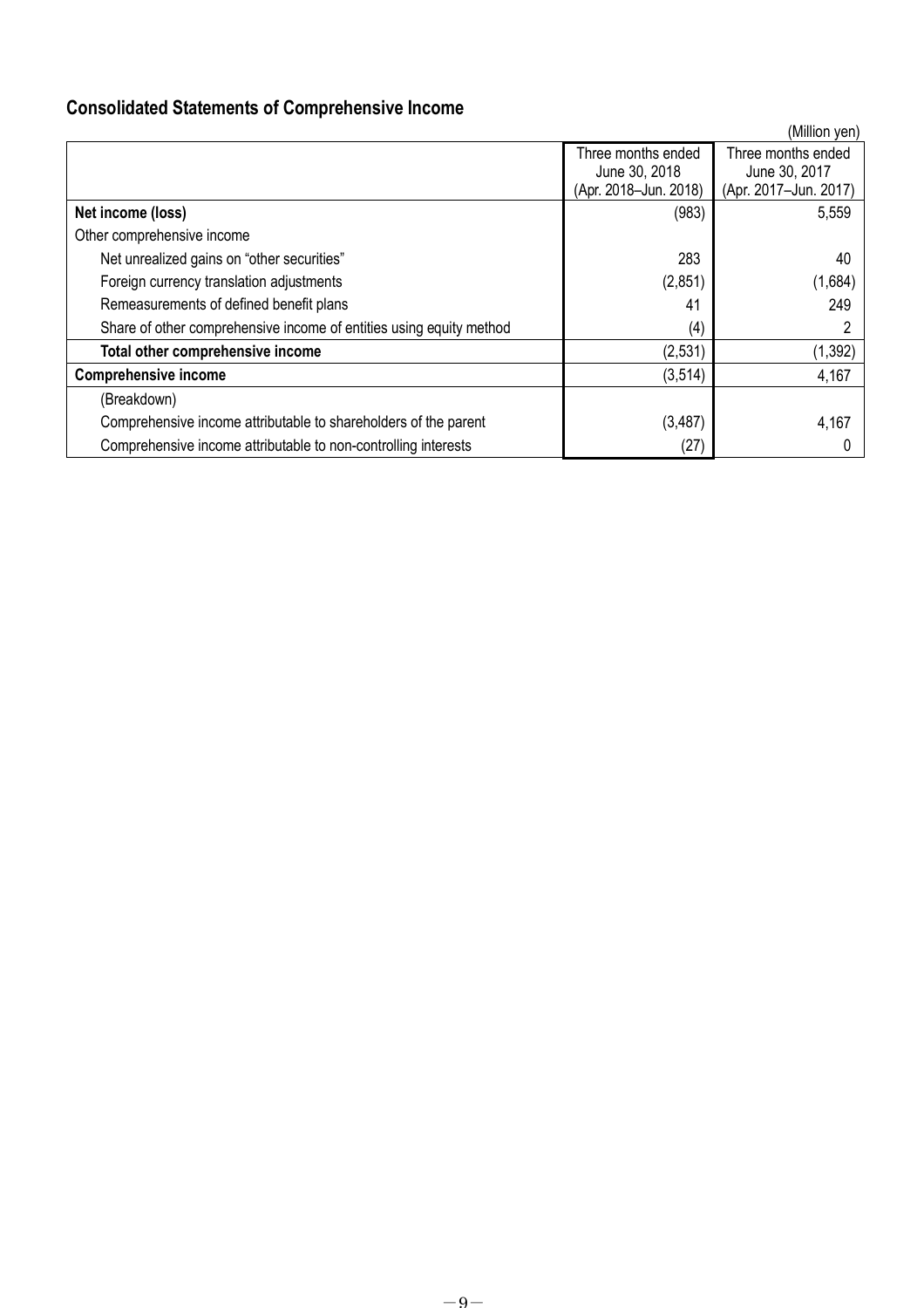## **(3) Notes Regarding Consolidated Financial Statements**

## **(Notes regarding the premise of the Company as a going concern)**

There are no relevant items.

### **(Notes regarding significant changes in shareholders' equity)**

There are no relevant items.

### **(Application of accounting methods specific to the preparation of quarterly consolidated financial statements)**

Tax expenses are calculated by multiplying net income before income taxes by a reasonably estimated effective tax rate, after applying the tax effect accounting to net income before income taxes for the consolidated fiscal year that includes the first quarter. However, a legally designated effective tax rate will be applied if such tax expenses are found to be very unreasonable after calculation based on the relevant estimated effective tax rate.

### **(Additional information)**

### **(Application of "Partial Amendments to 'Accounting Standard for Tax Effect Accounting', etc.")**

The Company has applied "Partial Amendments to 'Accounting Standard for Tax Effect Accounting', etc." (ASBJ Statement No. 28, February 16, 2018) as of the beginning of the subject first quarter. Deferred tax assets are recorded under "Investments and other assets" and deferred tax liabilities are recorded under "Non-current liabilities."

#### **(Matters relating to the settlement date of consolidated subsidiaries)**

The former settlement date of Morizou Co., Ltd. was the end of February, and the financial statements as of the said settlement date has been used, with adjustments made regarding important transactions which took place between the end of February and the consolidated settlement date. However, the settlement date has been changed to March 31 as of the subject first quarter.

Due to this change, the four months between March 1, 2018 and June 30, 2018 has been consolidated and adjusted through the consolidated statements of operations for the subject first quarter.

### **(Contingent liabilities)**

The Company announced on April 27, 2018 that there were partial discrepancies between construction drawings on notice of verification of building construction and the actual construction of apartment series "Gold Nail" and "New Gold Nail" ("subject properties"), constructed by the Company between 1994 and 1995. The Company also announced that all subject properties will be investigated and repair works will be carried out on all properties with discrepancies with construction drawings on notice of verification of building construction, in consideration of the responsibilities as a construction company.

Also, the Company announced on May 29, 2018 that certain apartments constructed by the Company during 1996 and 2009 were suspected of violating the Building Standard Law, and will conduct repair works on these apartments.

Currently, investigations are being conducted on all properties (apartments) constructed by the Company, and repair works are sequentially carried out on properties with defects confirmed as a result of the investigations.

Concerning this incident, a reserve for loss related to repair works was recorded in the subject first quarter for repair work fees which can be rationally estimated. There are expenses projected to arise as the investigation goes forward, but currently cannot be rationally estimated. Therefore, depending on the progress of investigations on and after the second quarter, there is a possibility that there will be an impact on consolidated operating results of the Company from additional provisions of reserves.

### **(Accounting standards for significant reserves)**

Reserve for loss related to repair works

An amount of loss estimated based on ratio of defects, etc. is recorded to prepare for the occurrence of repair works related to parting wall construction deficiencies of properties (apartments) constructed by the Company.